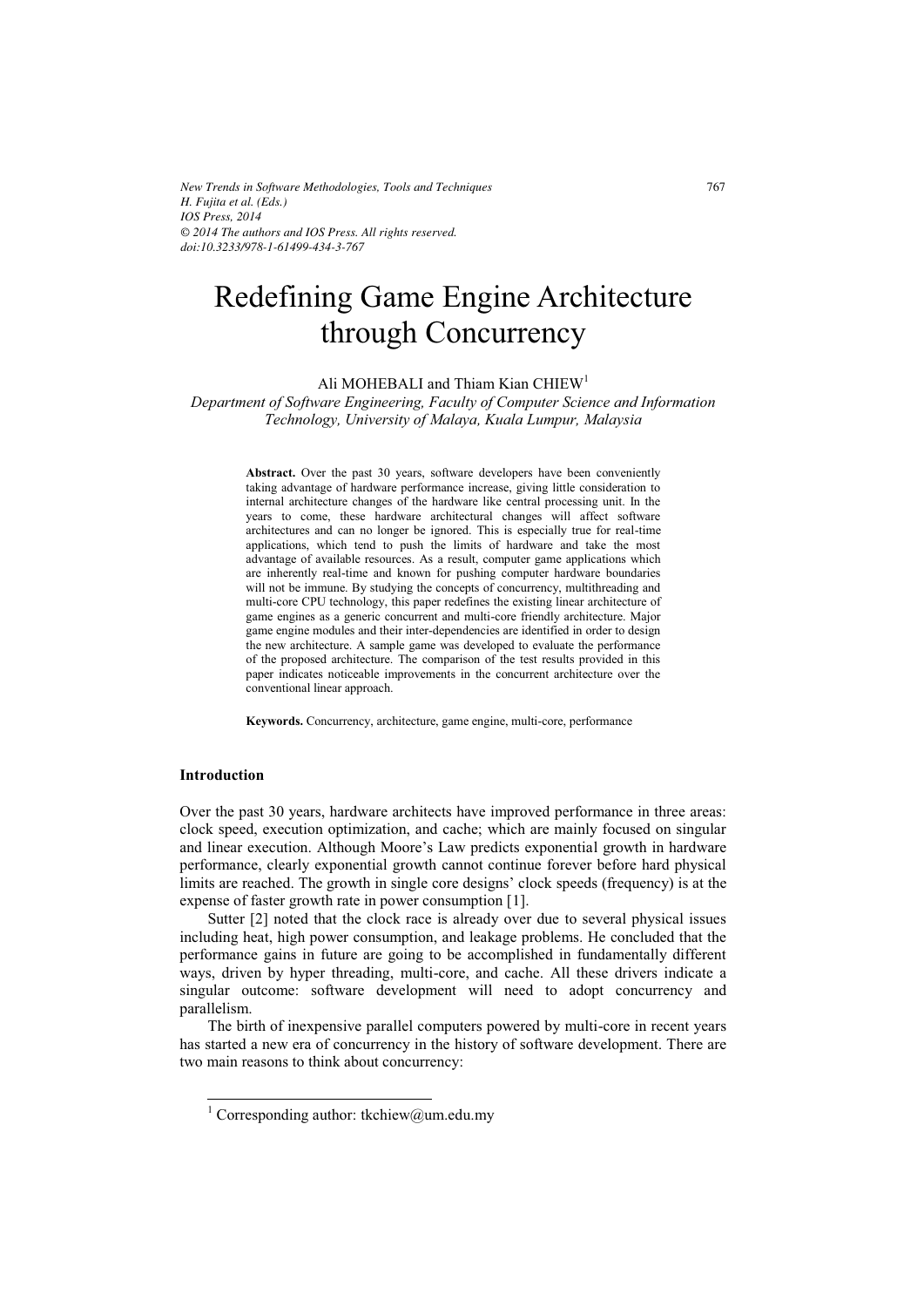- $\bullet$  To improve responsiveness especially for real-time applications as responsiveness is a major quality attribute of such applications [3].
- $\bullet$  To improve performance and scalability, which according Sutter and James [4], have not been widely investigated through parallelism and concurrency.

The two reasons collectively seem to be valid for game applications where responsiveness and performance are the major concerns and contribute massively to the game play experience of the end users. Nevertheless, games are inherently linear applications consisting of a series of cycles (or frames), making it not easily amendable to parallelization. Each game engine cycle includes a series of operations. Almost all the steps in game engine cycles, from retrieval of the end-user input to updating and processing AI and physics, and finally producing corresponding visual and audio outputs, need to be done in a linear fashion. This linear nature of game application processing makes it difficult to adapt to and utilize the performance advantage that concurrency could offered.

## **1. Game Engines and Concurrency**

Game engines are complex software systems designed for the creation and development of video games and they behave much like an operating system (OS). A decent game engine cycle consists of input-output (IO), artificial intelligence (AI), physics, sound, scene and screen render processing. The tight coupling between the modules as depicted in Figure 1, makes it difficult to design a concurrent game engine architecture.



**Figure 1.** Interaction of modules in a game engine.

Thus far, game applications have been pushing the boundaries of hardware through adaptation or optimization to increase efficiency in usage of available resources [4], without taking full advantage of available CPU power. In order to continually push the limits of hardware, they have no choice but adopting concurrency to utilize all parallel cores [5].

A parallel game server architecture has been proposed by [6] to support concurrency for online multi-player games. The architecture, however, neglects synchronization by assuming network latencies already exist and games are full of approximations. The concurrent video-game design pattern proposed by [7] supports only concurrency within frames, leaving inter-frame concurrency for future improvement. The limitation has been overcome by [8] but the proposed design pattern, namely Sayl, does not consider categorization of tasks in a typical game and their interdependencies. Identification of the interdependencies is essential in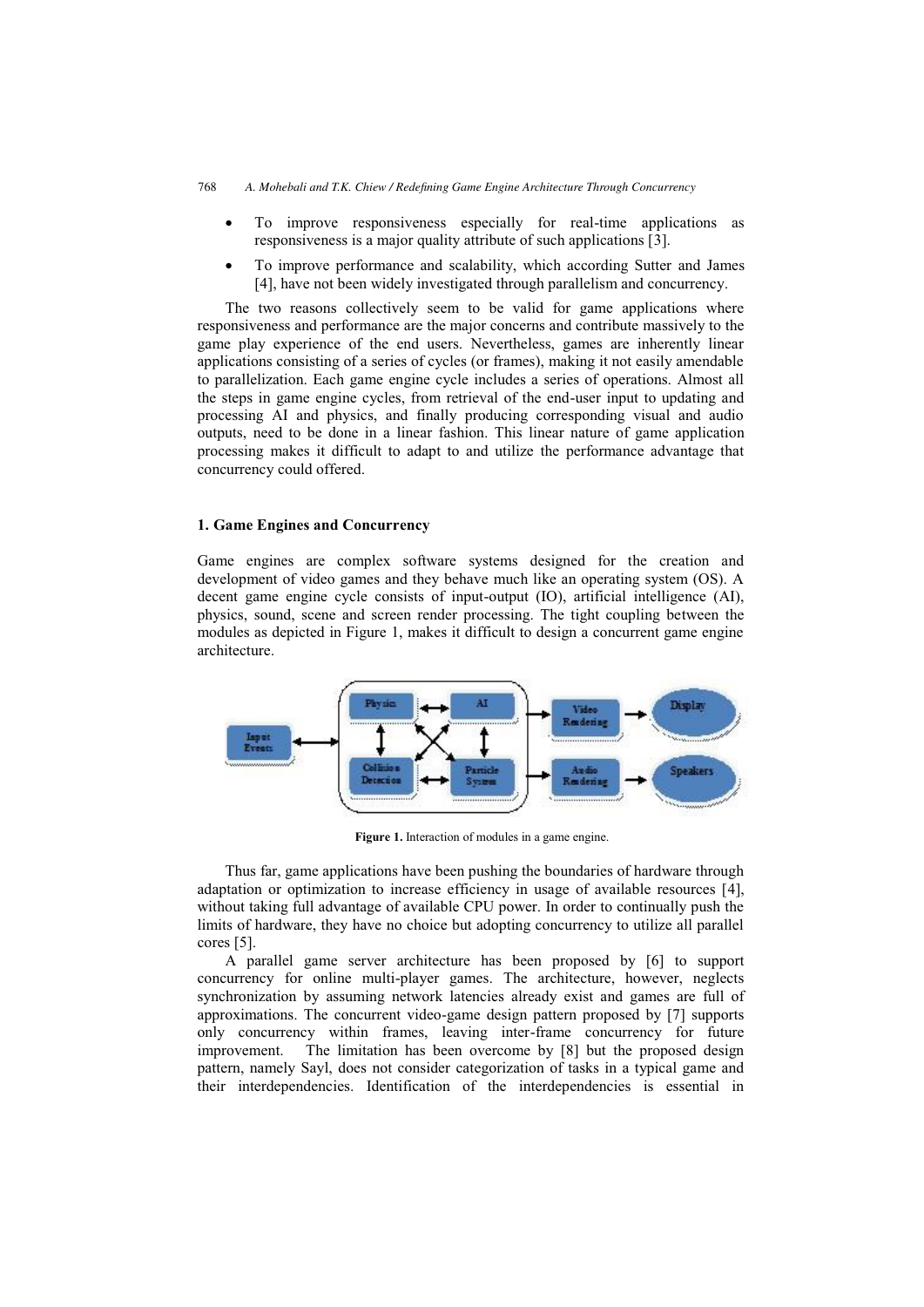optimizing scheduling of tasks and thus concurrency, too. Researchers have also attempted to achieve concurrency through scripting [9], without an overall game engine. The overall limitation of these researches is that there is a lack of domain-specific (game) concurrent engine with necessary low level details, which the game developers seek. It is thus the intention of this paper to propose a domain specific generic concurrent game engine architecture that meets the needs of game developers.

#### **2. Background**

Even though the concept of concurrency has been around for a long time, it is still new to mainstream software developers. Concurrent development concept suffers from the shortage of reusable design patterns and concurrent framework definition [10]. In addition, the concurrent programming model is much more difficult to understand and reason, than it is for sequential and linear control flow.

The ideal scenario of a concurrent application is where all tasks run entirely independent of each other and produce distinct outputs. However, that rarely is the case, and leads to another major difficulty in adoption of concurrency: the degree of coupling between tasks and operations in an application. Tight coupling between tasks and operations makes designing concurrent applications challenging.

Another problem in concurrency is resource sharing and synchronization [5]. Synchronization of resources is traditionally done through locking techniques which introduce performance overheads. Additionally, poor design of resource sharing and locking will lead to data racing, and as a result data corruption, data inconsistency and dead-locks.

The traditional approach to resource sharing is the usage of lock primitives namely mutexes and semaphores. The two primitives prevent specific blocks of code to run concurrently, which if done otherwise, would lead to corruption of shared resources. If a thread attempts to acquire a lock that is held by another one, the thread will be suspended until the lock is released.

Improper design of concurrent architecture, however, can lead to deadlocks, a term used to indicate a set of concurrent threads waiting for resources owned by one another in a circular chain. Deadlock is a major concern in software concurrency as it occurs in run-time under specific circumstances and is very hard to debug. Apart from deadlocks, synchronization locks introduce other runtime issues such as performance slowdowns. These performance issues usually occur due to priority inversion and convoying [11]. Both priority inversion and convoying cause CPU power easily wasted, particularly if the resource sharing is not thought through and designed properly.

While synchronization methods are used to solve low level parallelism issues, they will not be able to resolve concurrency's high level and architectural problems. In order for an application to perform efficiently in a multi-core and parallel environment, it has to be defined and architected as a set of appropriately granulated concurrent tasks. Finding concurrent tasks within the right degree of granularity is a difficult task to which little attention has been paid during the history of parallel programming [10].

Parallelism can be defined through two criteria: data or task [12, 13]. Task and data parallelism seem to fit game engines quite well since they are usually composed of a set of well-defined modules with differing types of functionality. Although this might seem to be true, taking a deeper look into the structure of game engines suggests otherwise. Each module has a well-defined and distinguishable task to perform; but it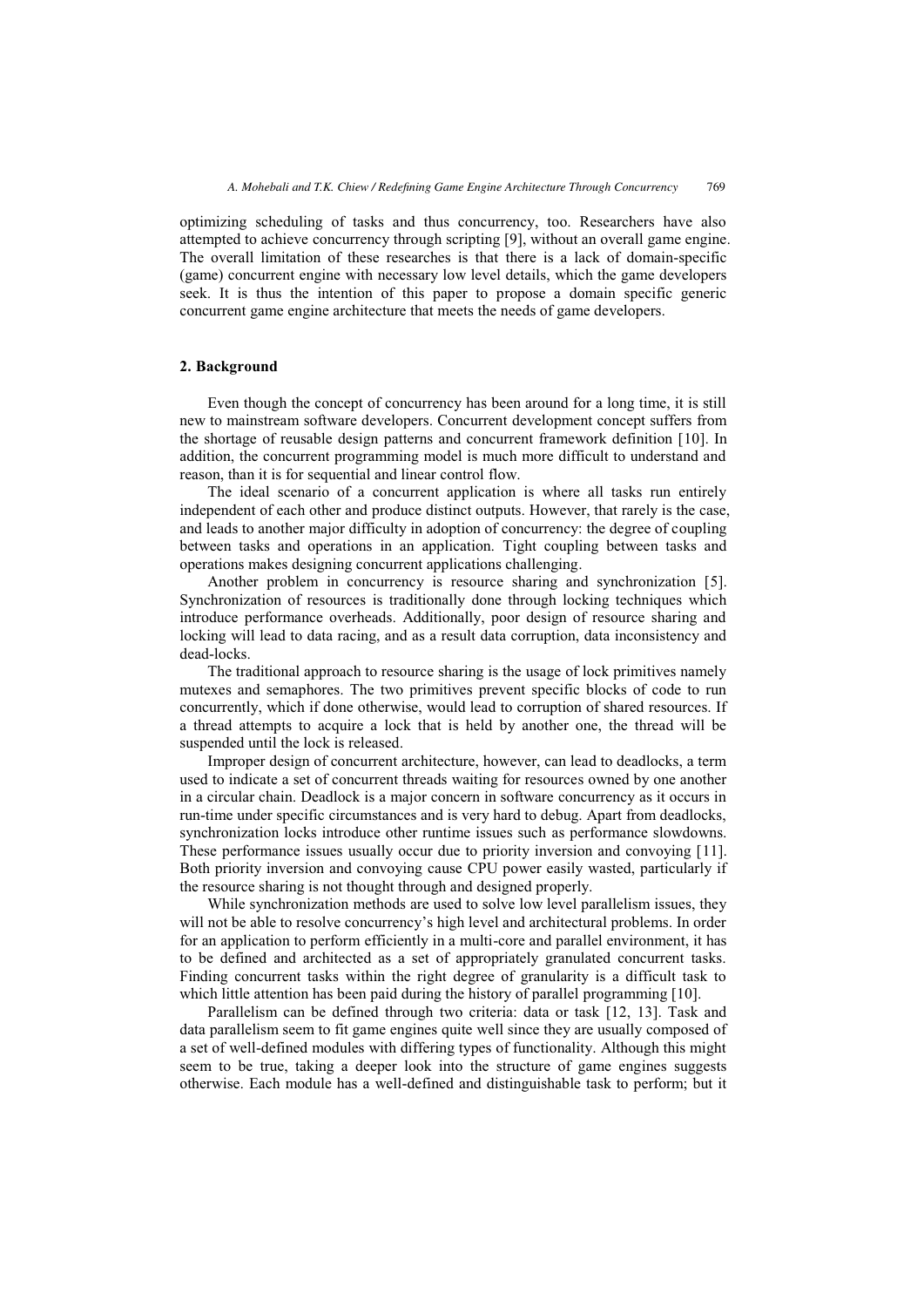will produce data that other modules are dependent on and/or uses data produced by other modules. Thus, although the responsibilities are distinguishable, the data consumed by each module causes the modules to be dependent on one another, making high level task and data decomposition a challenging effort.

Nevertheless, it is possible to decompose each module for parallelism in its own local domain, based on its local tasks and data. Decomposing at higher levels is possible as well, but in much less granularities requiring careful examination of modules' responsibilities and their inter-dependencies.

Joselli et al. [14] claimed that a typical game loop can be divided into three general classes of tasks:

- Data acquisition tasks responsible for retrieving user commands.
- Data processing tasks responsible for updating the game state.
- Data presentation tasks responsible for presenting the results to the user.

Furthermore, based on runtime execution environment, the tasks are classified as either CPU task, GPU task, or both. Thus, they proposed an adaptive loop model which represents a game loop implementation architecture that uses both CPU and GPU to perform and complete game engine tasks.

This model, as depicted in Figure 2, applies the idea of automatic task distribution. The architecture uses a set of heuristic algorithms to study the existing CPU and GPU attributes (e.g. speed) on the system at runtime, in order to perform task distribution between the processing units efficiently.



**Figure 2.** Adaptive Loop Model [7]

The adaptive loop model is based on this categorization and thus the main goal of the technique is the arrangement of the execution of tasks based on their category, in order to simulate parallelism. Even though the adaptive loop model defines a mathematical methodology to efficiently distribute and assign different tasks to different central and graphical processing unit, it does not define an appropriate generic methodology to categorize different tasks in different game engine modules. Furthermore, the technique is exceedingly hardware specific and might not be easily adapted to future hardware.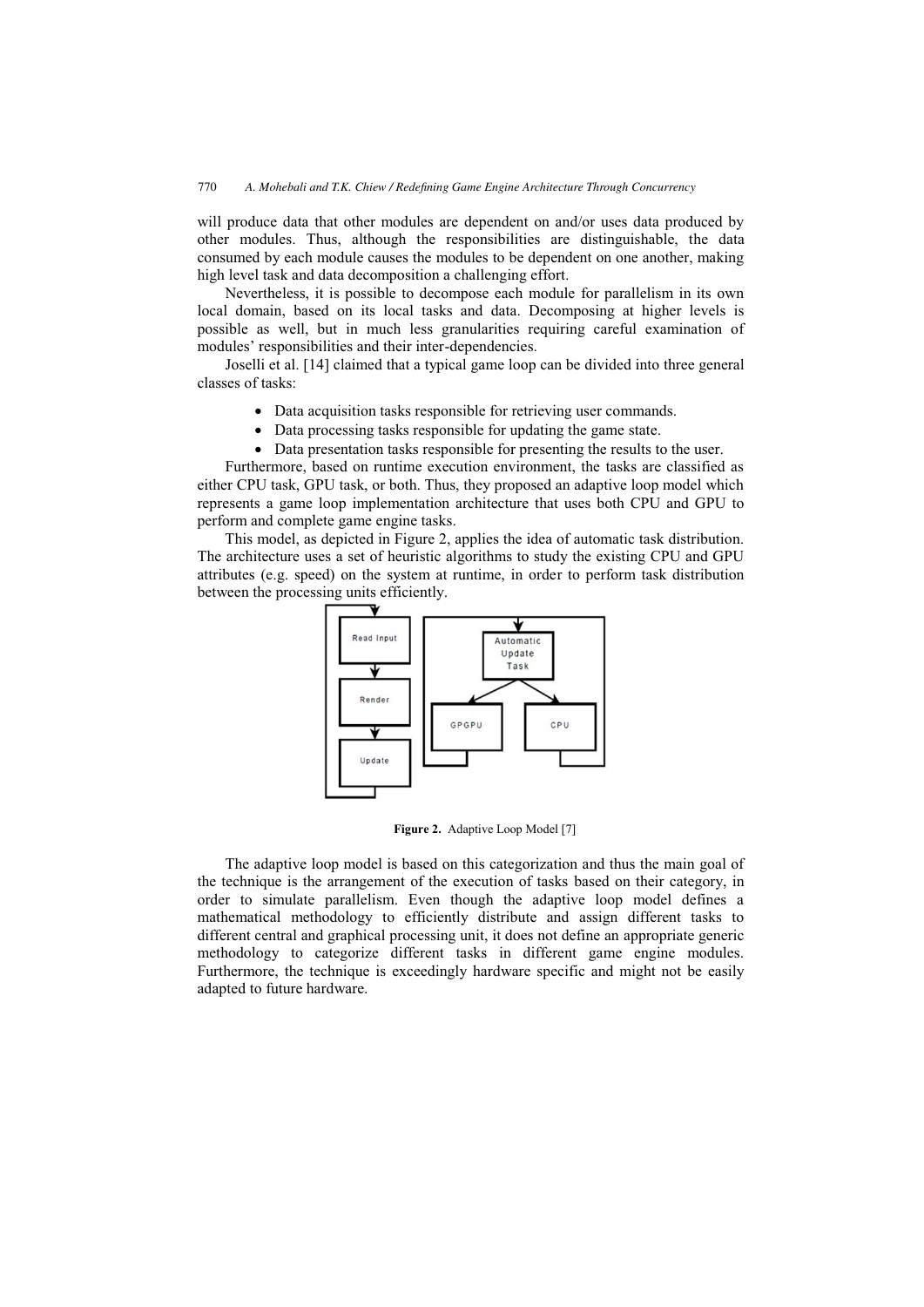#### **3. Gaming Modules and Inter-dependencies**

Although game engines vary architecturally from one game to another, they all follow identical principal of internal module composition. A typical game engine usually consists of a rendering engine (renderer) for 2D or 3D graphics, physics engine (collision detection and collision response), sound module, scripting module, AI, networking and a scene graph.

In traditional game engines, where all engine tasks are run on a single thread, almost all the steps in the engine cycles from retrieval of the end-user input, to updating and processing AI and physics, and finally producing corresponding visual and audio outputs, are done in an ordered and linear fashion. Although the order of task execution might vary immensely from one engine to another, the overall principal is identical in all games as depicted in Figure 3.



**Figure 3.** Typical game engine loop

A typical game engine loop starts with the engine retrieves the input from the end user. The game play and AI logic then respond to the input correspondingly, changing states of the game environment. Next, the physics module resolves physics states and collision detection. After that, the scene graph selects and nominates visual objects for presentation to the end end-user. Finally, the renderer updates the graphical screen while the audio plays the corresponding sound effects, collectively reflecting the game state. Although this loop works perfectly in a single threaded engine, it causes architectural difficulties when dealing with multi-threaded and concurrent environments. In the following sections, we will examine the relationships between these fundamental game engine modules with the intention of discovery and definition of the possible data and operational coupling between each of them.

#### *3.1 Input Module*

Input module is responsible for entrance of data or information which is fed into the game system and which activate/modify an engine process, eventually causing state or behavioral change in the game logic. In a single engine loop, the input module is the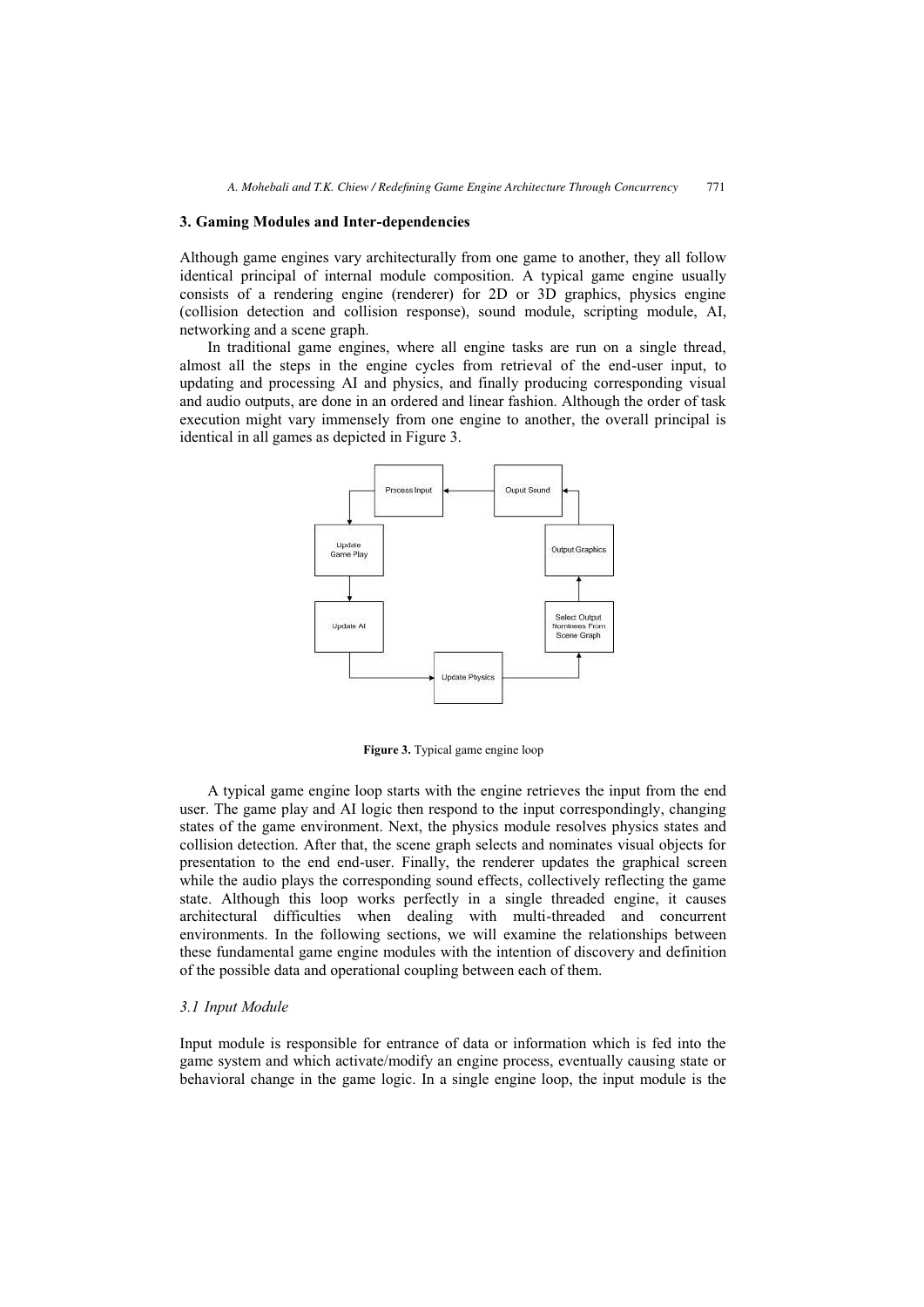first process to activate, where the output produced is usually used by the game play logic. The data produced by the module consists of input device changes.

Due to the fact that the input commands are results of end user actions, they can be generated anytime within the engine loop. Although multiple commands can be initiated by the user at different times within a single loop, the input module would evaluate the input changes only once in every loop. As the result, only the latest state of input devices is incorporated, through polling or event listening. In either case, the input states are cached by the input module. The cached data is then accessed by game play module.

Polling system is the preferred system on concurrent engines as the timing of input retrieval can be controlled and synchronized by the input module itself. Since the event listening method can happen anytime within the game loop, data synchronization methods such as mutex locks are needed, introducing complexity to the input system.

## *3.2 Game Play*

Game play module defines the interactive aspect of a game through its rules and logics. Game play retrieves the input commands from the user and updates the states of the game environment accordingly based on the logics defined by the designers. Game play could be considered as the control center of a game engine where all required actions are initiated. Game play affects AI, physics, scene graph and sound modules.

## *3.3 AI*

Game artificial intelligence (AI) refers to algorithms used in video game engines in order to simulate intelligence in the behavior of non-player elements, thus producing illusion of an intelligent interactive environment. In a typical game engine, the AI module operates on a set of AI properties assigned by the game logic to generate intelligent behavior within the game play environment. The AI module might modify or produce visual and auditory data reflecting the intelligent state changes. The visual modification is usually done through scene graph, physics and graphic module. AI module is indirectly dependent on input commands from the end user which are converted into AI parameters through game play module.

# *3.4 Physics Module*

The physics module involves integration of the laws of physics into the game simulation giving the illusion of a more realistic game play environment. A typical physics module is composed of a physics system and a collision detection system. The physics system is responsible for updating the game play environment according to Newtonian physics rules, whereas the collision detection system resolves the interaction and overlapping of different physical objects. In either system, the output is used to update the positional and spatial information of game environment elements. The physics module operates internally on its own local data (physics states from last game engine frame) to produce new or modify the current physical elements states. The output of the physics module is then fed to the scene graph module to reflect the game play environment's physical state.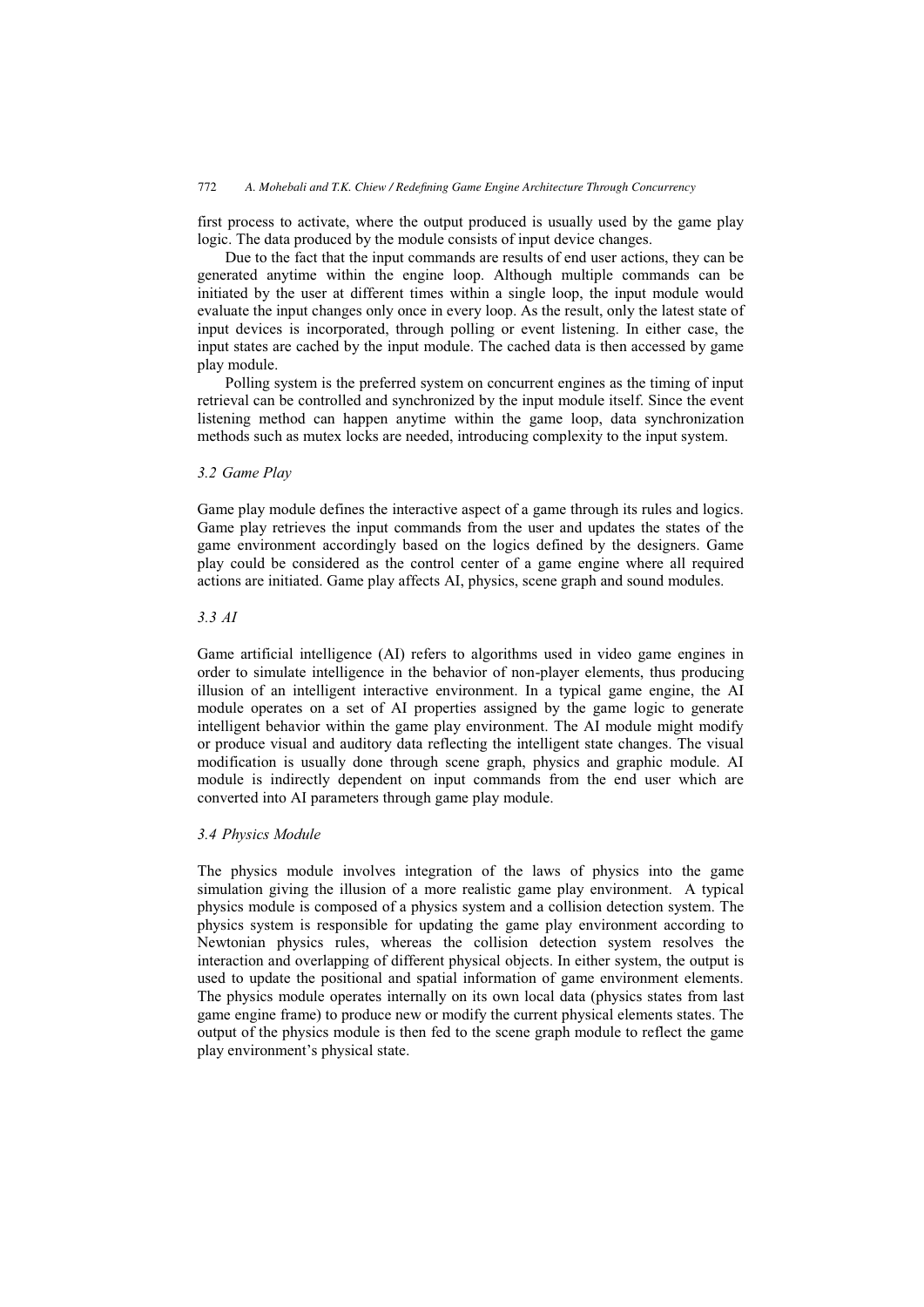# *3.5 Scene Graph*

A scene graph module is responsible for operating and maintaining the data structure that systematizes the spatial and logical representation of the game graphical scene. Scene graph module provides the means for rapid scene spatial data query, such as ray tracing and finding visual objects contained within a certain area of the game play environment. These services particularly help the graphics module to build a list of graphical objects that are visible to the end user in order to optimize and minimize rendering operations. The scene graph is also used in AI decision makings in order to generate response and define interactions of an AI agent in relation to the surrounding environment.

# *3.6 Graphics*

The graphics module in a game engine is responsible for generating visual output using a graphics hardware configured on a computer system. A graphics module might operate on 2D or 3D or on both. In any systems, whether 3D or 2D, the visual elements are defined through a visual shape and shading parameters. The shape defines the spatial and volumetric properties of the element while shading defines the coloring and lighting (darkness levels) parameters. Both shape and shading parameters of an element can be modified through the game play to produce animation effects. Graphics module generally does not modify the states of any other module while its data is mostly modified by the game play and AI modules. In order to perform rendering, the graphics module retrieves the spatial and visual data within the game environment through the scene graph module.

# *3.7 Audio*

Audio module is responsible for producing auditory outputs based on game play and AI logic as well as spatial positioning of the game play elements. The audio module merely receives commands of audio data playback and does not modify the states of any other engine module.

# *3.8 Inter-dependencies between Modules*

The examination of individual modules shows that some modules produce and modify most of the data while others only use the manipulated data. The game play and AI modules are the major data manipulators while graphics and audio mostly consume the generated data to produce outputs to the end user. Figure 4 depicts the overall intermodule coupling in a game engine. The direction of an arrow defines dependency on a module.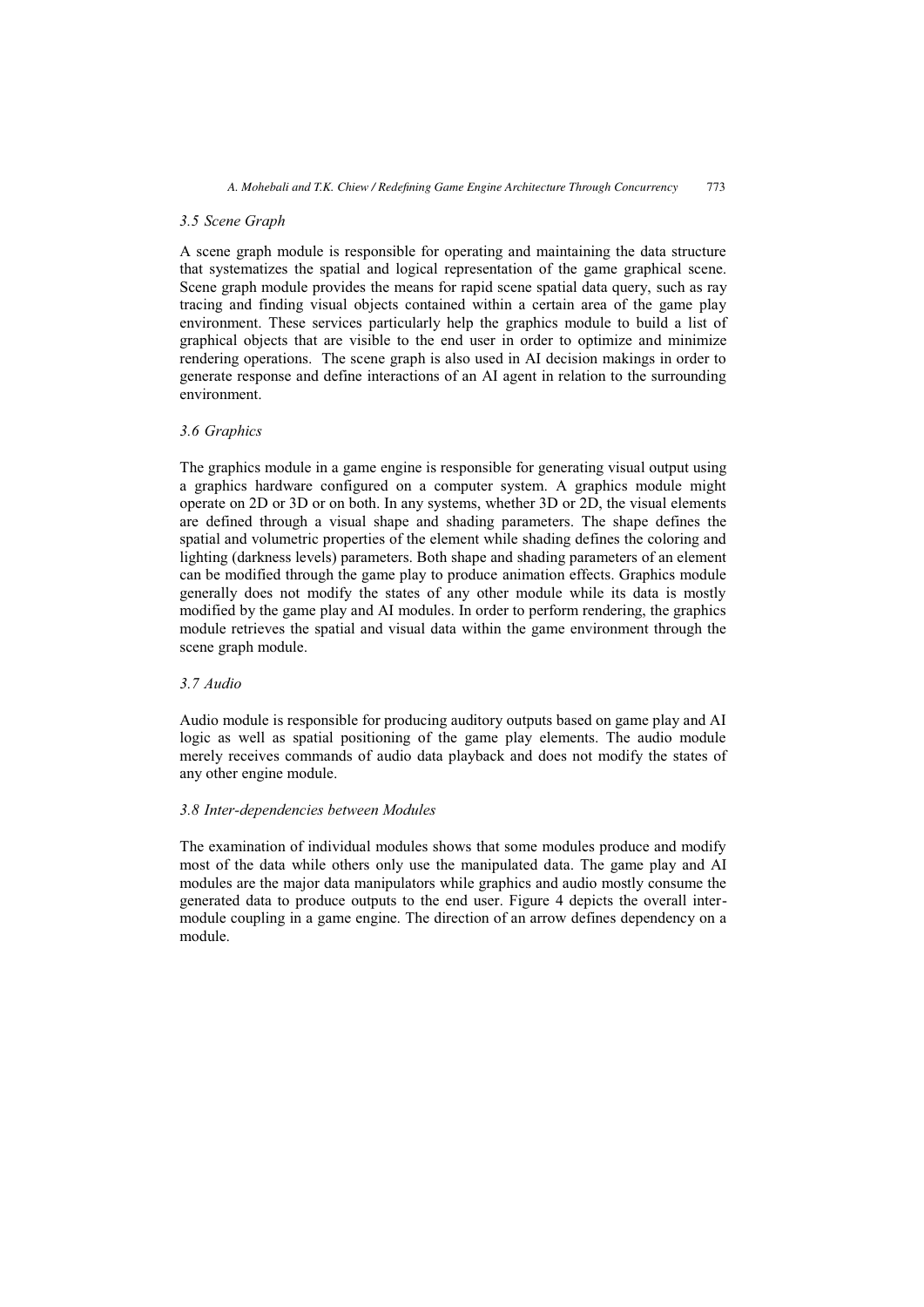

**Figure 4.** Game engine modules inter-dependency

It can be concluded that scene graph data is the most manipulated/used data while the game play and AI are the heaviest data manipulator/users. As a result, the scene graph data access is likely to be the most congested area of a concurrent game engine and thus requires much optimized synchronization algorithm to avoid performance bottlenecks. On the other hand, input data is only used by game play module and it can be easily synchronize through simple locking algorithms. Game play and AI are the only modules to modify physics, audio and graphics and thus it seems to be a good decision to keep them running under the same thread rather than concurrently, to remove the need of physics, audio and graphics data synchronization.

#### *3.9 Modules' Internal Data/Operation Parallel Decomposition*

Apart from module concurrency, a good concurrent game engine must also provide support for internal module task parallelism in order to generate fine grains of concurrent operation threads.

Local task parallelism within the input module can be introduced through separation of input data retrieval based on different input devices. For example, if the game logic requires the state of keyboard and mouse peripherals to be evaluated, the input module can issue two completely separate and independent tasks for the update process: one to retrieve keyboard state, another to update mouse state. Due to the fact that the data for one device is entirely independent of another, the input module scenario makes for an ideal case of local task concurrency.

The game play and AI are very game specific. This is mainly because the game design defines the logic incorporated in the game. For this reason, it is not trivial to define a generic methodology or approach for internal data/operation decomposition of these modules. As a rule of thumb, any operation within the game logic that operates on a separate set of data is a good candidate for local task parallelism. For example, in a real-time strategy game, the AI logic running for two different AI agents (e.g. troops) operating on distant locations on the game terrain can run as parallel tasks.

In general, physics, scene graph, graphics and audio modules are good candidates of data parallelism. Most of the physics engines in recent days split the physical environment into multiple physical islands to minimize the calculations needed to resolve collisions and object interactions. Thus, it is possible for the physics module to operate on the data for each of these islands in a parallel manner.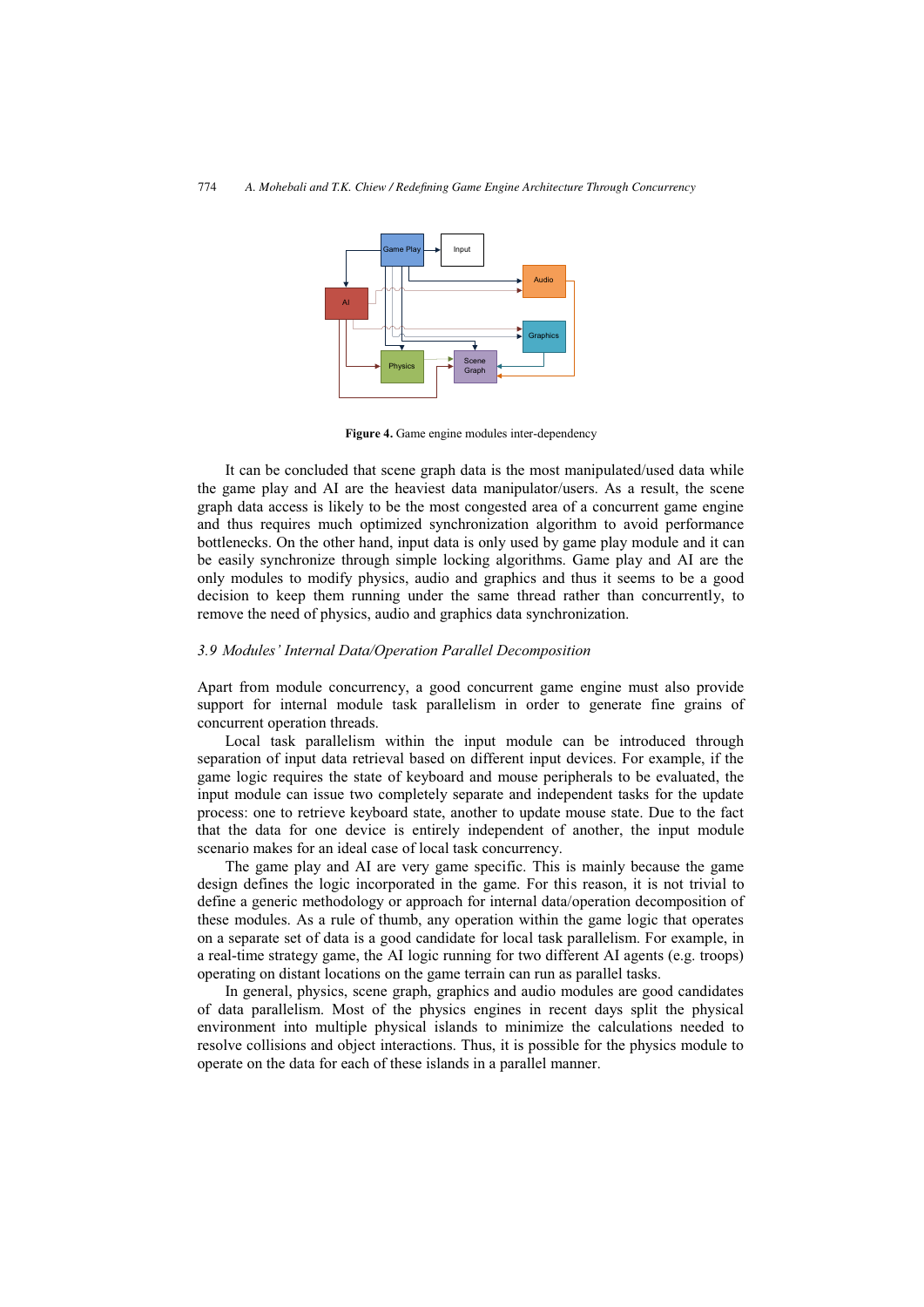Scene graphs are inherently designed based on separation of data space. For example, an octree scene graph is a tree data structure used to partition a 3D space by subdividing it into eight octants in a recursive manner. Searching through an octree can therefore be defined as a set of concurrent tasks, each searching through a different partition of the tree and thus operating on a separate set of data.

On the other hand, for graphic modules, any kind of graphical animation can be parallelized through data decomposition. For example, in a typical particle engine, each set of particles cloud is updated separately through the manipulation of a separate set of data. Each of these sets of data has no dependency on the other, and thus they can be manipulated in a parallel manner at the same time.

#### **4. The Architecture**

#### *4.1 Data/Operation Separation Model*

Based on the examination of a typical game engine and its modules, the following points are crucial in terms of efficiency for a concurrent game engine:

- $\bullet$  In order for a game engine to operate concurrently with minimum performance overhead, each module needs to operate locally in its own domain, limited to a minimum shared data access and as little interaction with other modules as possible.
- $\bullet$  The engine must support module sub task parallelism, making it possible to have finer grains of operation concurrency and thus higher processing unit task allocation efficiency.

To accomplish the goals, we designed a data/operation separation model. This model is designed based on the concept of data server redundancy, where the engine modules will maintain a local copy of the shared data rather than access common data. This technique removes the cost of using lock methods and thus reduces performance overhead.

To maintain consistency between the local data maintained by different modules, a state manager needs to be implemented. The change to shared data needs to be reported to the state manager, which in return will inform all the systems interested in the data change. It is also possible for multiple modules to modify the shared data at the same time. Rules are defined to determine (synchronize) the correct value after the changes.

This data/operation separation model requires implementation of a centralized scheduler which holds the master clock and is set at a pre-determined frequency. The responsibility of the scheduler is to submit underlying engine modules for execution, through the task manager for every clock tick. The scheduler will wait for all modules to complete execution according to the preset clock tick duration.

The task manager handles scheduling of a system's tasks within its thread pool. The thread pool creates one thread per processor to get the best possible multi-way scaling to processors and prevents over subscription, which in turn avoids unnecessary task switching within the OS. The task manager receives the list of tasks from the scheduler. Only one primary task is defined per system, although each primary task is allowed to generate as many sub-tasks as it needs to operate on its local data. Figure 5 illustrates the overall engine loop explained.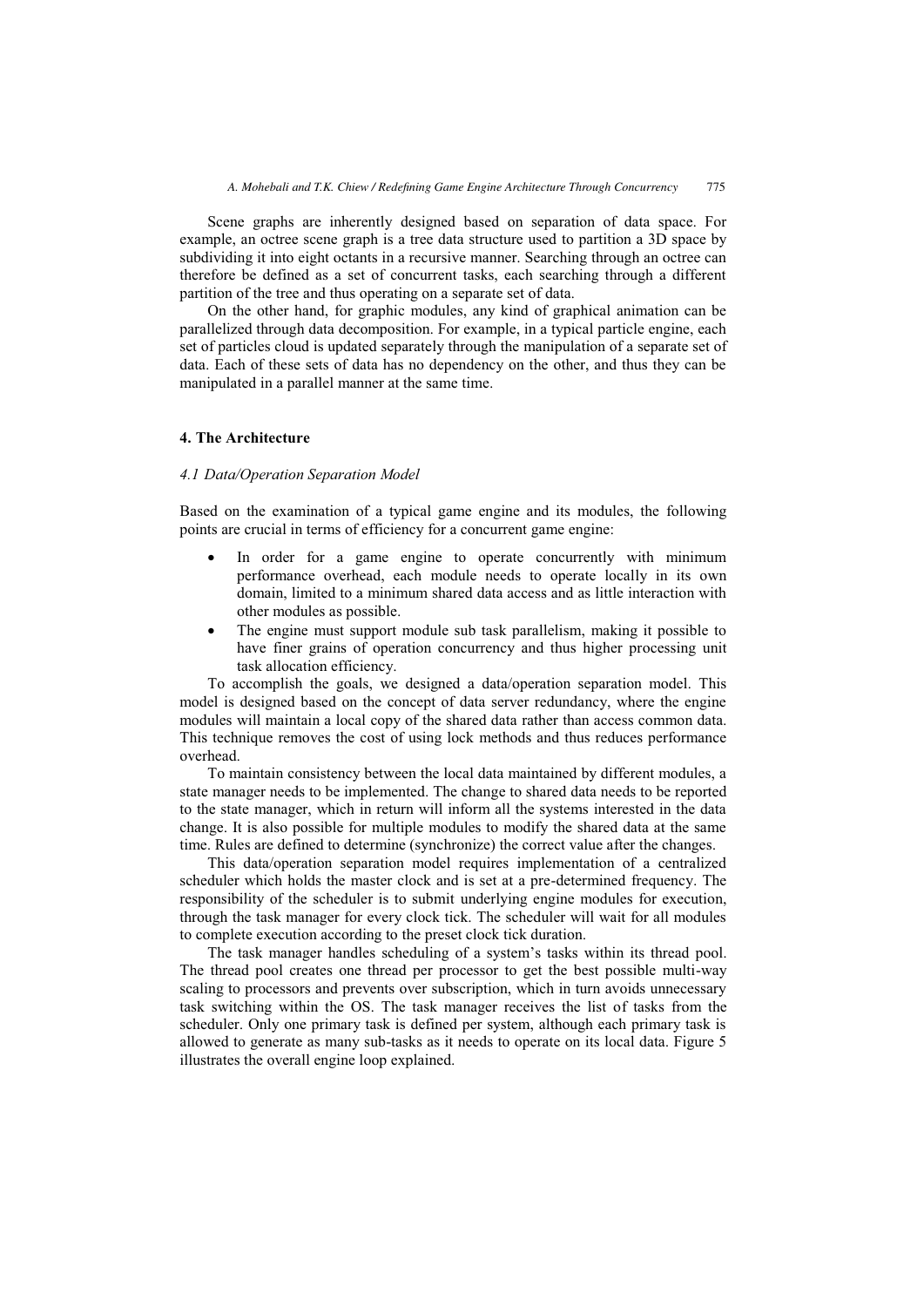

**Figure 5.** Loop of the engine

## *4.2 Layered Architecture*

The proposed concurrent engine architecture consists of three layers as depicted in Figure 6:

- -Framework layer
- $\bullet$ Kernel layer
- -Engine system layer



**Figure 6.** Layers of the concurrent engine architecture

The framework layer is the lowest layer and is responsible for providing OS level functionality such as thread creation, file operation, etc. The framework layer also defines memory management and object messaging used within the engine system. Generally, the framework defines the skeleton of engine architecture to increase portability, extensibility and maintainability of the system.

The second layer, engine kernel, defines the generic engine operations such as object management, module management, data synchronization and task management. Besides providing generic concurrent engine management functionality, the kernel defines interfaces of engine objects and modules that can be implemented to extend engines functionality.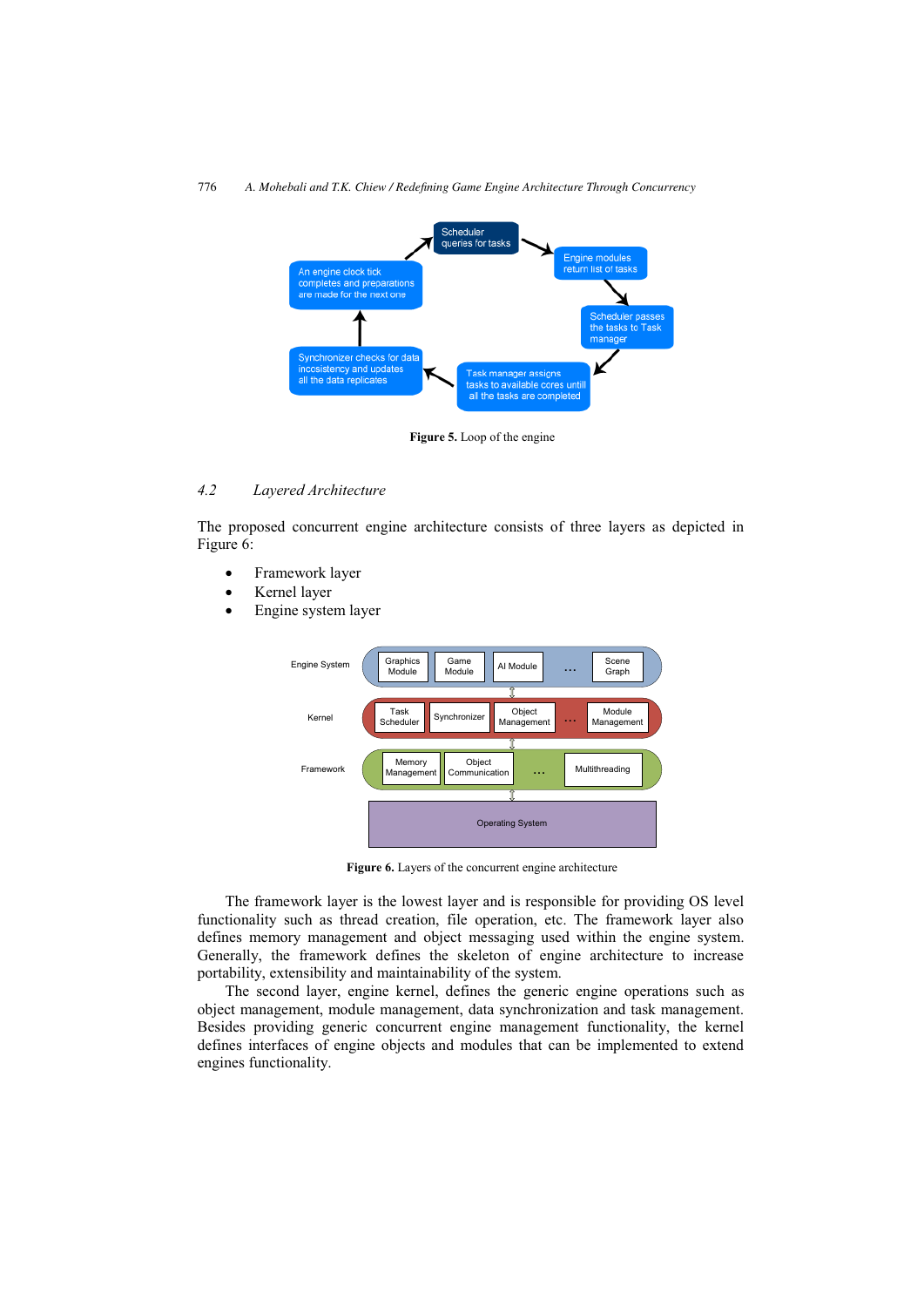The last layer, engine system, contains the actual engine functionality and game logic that is implemented on top of the kernel. Unlike the typical game engine examined earlier, the engine system layer does not define any specific set of modules and the kernel interfaces are designed so that any types of module, regardless of its functionality and purpose, can be created to extend the engine's functionality while easily integrating into the engine's concurrent environment.

# **5. Quantitative Validation**

A concurrent and a traditional game program with exact features were implemented to assess the performance and accuracy of the proposed engine. As there are significant variations on the game genres, it is essentially expensive to test the implementation of the proposed architecture across different sort of games. Thus, to assure inclusion of most game type scenarios, the sample game plays were designed to include the most common as well as the most computationally expensive components in different game genres as follows:

- $\bullet$ 3D physics engine to simulate real world physics;
- $\bullet$ 3D renderer for rendering visual feedback;
- $\bullet$ 3D scene graph for management of scene objects; and
- $\bullet$ Game service managing user input and game logic.

For the traditional game program, all modules are run in a linear fashion under single core implementation. In contrast, under multi-core implementation for the concurrent game program, each engine layer service is queried for available tasks for the next frame. In particular:

- - 3D physics generates two or more tasks in each frame for processing collision detection and physics simulation.
- $\bullet$  Game service generates only one task querying for input from user and updating game logic.
- $\bullet$  Scene graph generates four tasks: one task for generating three scene object lists and three tasks for processing the three scene object list simultaneously.
- $\bullet$ Renderer generates one task for rendering the previously generated render list.

In the concurrent game program, the tasks are run in parallel on multiple CPU cores. Once all tasks for a single frame are performed, the engine synchronizes all duplicate data for consistency.

The games include a huge enclosed environment consisting of nine stacks of 125 boxes each. These stacks consist of five rows, five columns and five levels. The user can move the camera around using the mouse and the keyboard, as well as throw heavy metal balls at the box stacks. Figure 7 depicts a screenshot of the physical environment within the programs.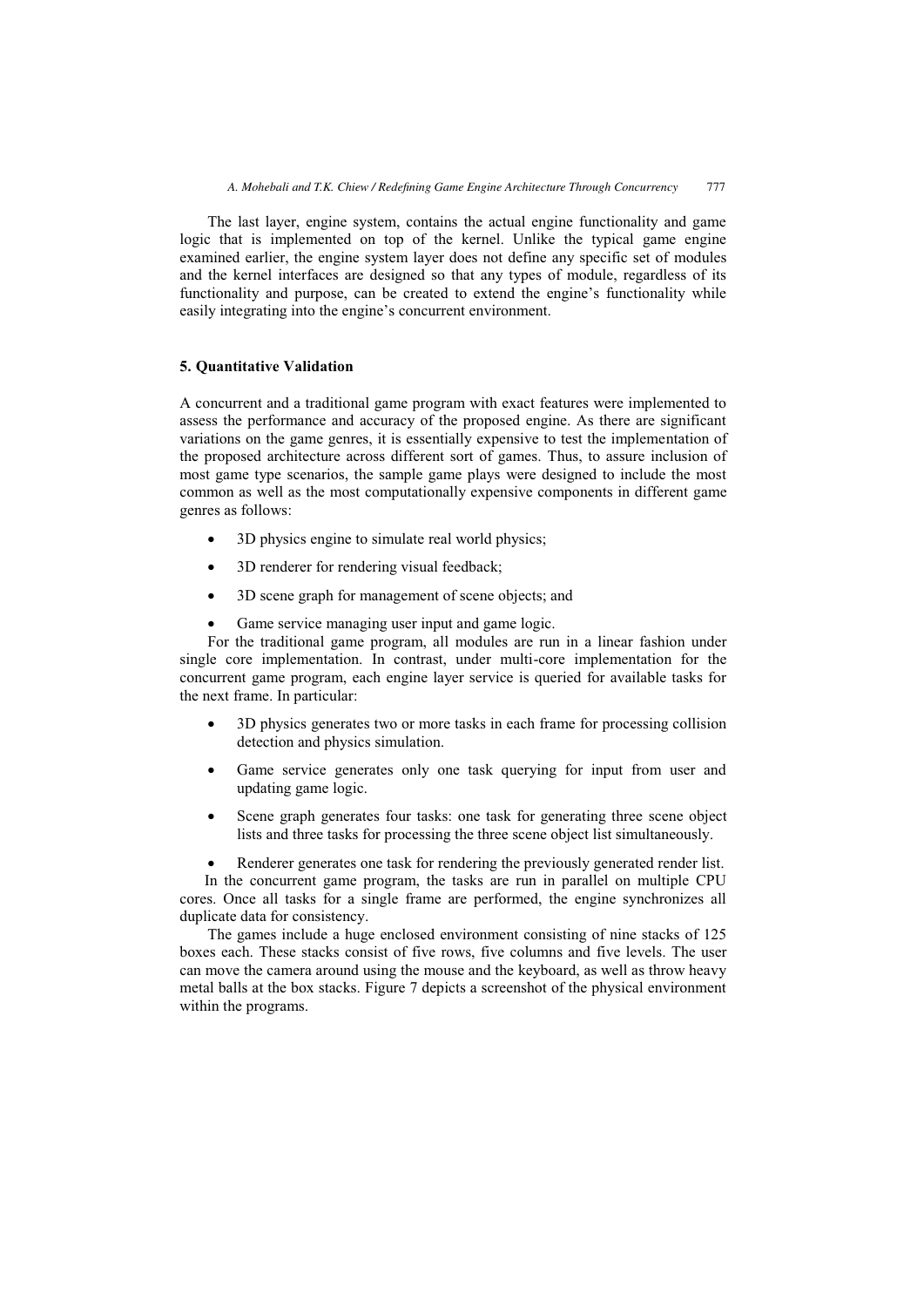

**Figure 7.** Screenshot of the test programs

A set of tests were performed to analyze the performance of each program on CPUs with different architectures. The performance for each test was measured using frames per second (FPS). A higher FPS indicates less time spent for execution of code in one frame of game program, denoting a more efficient execution. Each test result was sampled for the duration of one minute of game play, with the player moving around and shooting metal balls randomly. As the end-user interacted with the game environment while the test progressed, more objects were added to the scene. As a result, more collision calculation was required and more CPU resources were required to complete the additional calculations, leading to noticeable FPS drops toward the completion of the testing.

FRAPS, a real time video capture and benchmarking application (http://www.fraps.com) was used to measure the FPS of the game at runtime. Instrumentations were run on a set of CPUs. Each CPU was carefully selected to represent a different family of architecture: from single core designs to recent multicore schemes. The list of CPU models used is shown in Table 1. The AMD model was selected as the candidate for typical single core architecture, whereas the rest of the models exhibit multi-core capabilities and represent different generations of multicore hardware architecture from 2006 to 2010. To reduce random factors in the measurements, the same graphic card and memory configuration were adopted for the tests.

| Family           | <b>Specific Model</b> | <b>Core Speed</b> | Multi-Core | Released |
|------------------|-----------------------|-------------------|------------|----------|
| AMD 1.8          | Athlon $XP$ 2500+     | 1.833GHz          | No(1)      | 2003     |
| Intel Core 2     | E6600                 | $2.4$ GHz         | Yes(2)     | 2006     |
| Intel Core 2 DUO | T <sub>5250</sub>     | 1.6GHz            | Yes(2)     | 2007     |
| Intel Core 2 DUO | P <sub>7550</sub>     | $2.26$ GHz        | Yes(2)     | 2009     |
| Intel Core I3    | $i3-2100$             | 3.2GHz            | Yes(2)     | 2010     |

**Table 1.** CPU models used in benchmarking

For the first step of benchmarking, the traditional game program was run on the selected CPUs. Figure 8a depicts the results of the tests showing frame count changes as time progresses. Although AMD CPU was the oldest hardware in the set, its performance was not the slowest. The AMD performed well at first, but the frame rate dropped slowly as more objects in the scene were manipulated. Core 2 DUO 1.66GHz, being the slowest CPU started average and ended in a very low frame rate. The two middle range processing units, Core 2 DUO 2.26GHz and Core 2 2.4GHz, produced equal sampling results as the execution speed per core for both CPUs is quite similar.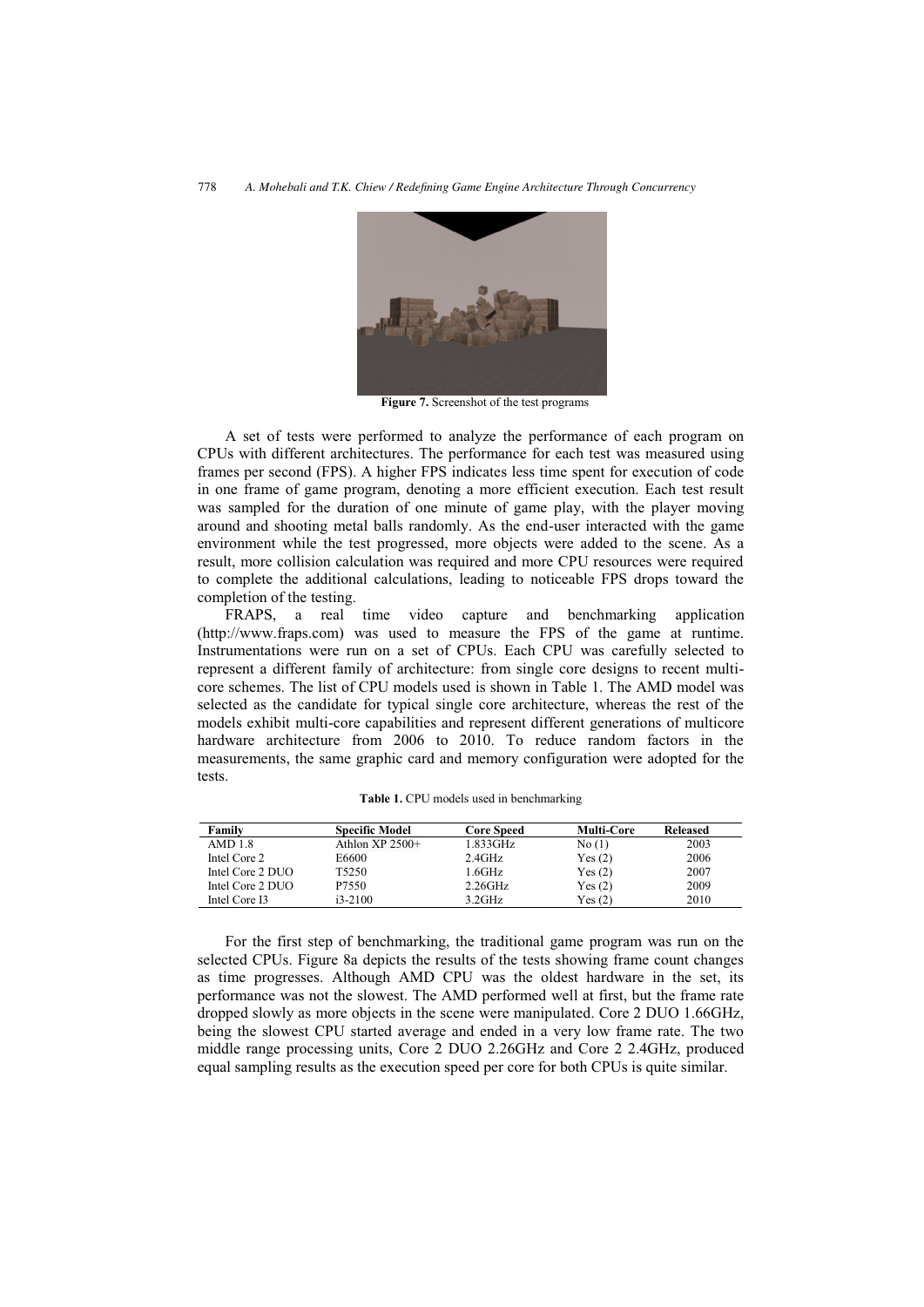Although Core 2 DUO 2.26GHz clock speed is slightly slower than Core 2 2.4GHz, it performed better because of its newer architecture. Core I3 is the latest among the architectures and performed very well. It was only at the end of the test that frame rate on Core I3 started to have minor drop. In conclusion, all CPUs performed according to the clock speed: the faster the core speed, the higher the FPS.



**Figure 8a.** Results on traditional engine **Figure 8b.** Results on concurrent engine

For the second step of benchmarking, test results were sampled on the same set of CPUs using the proposed concurrent engine. The results are illustrated in Figure 8b. The AMD CPU was the only one in the set with one core. For this reason, FPS samplings on the AMD CPU for both traditional and concurrent game programs were very close. The sampling results on the slowest CPU, Core 2 DUO 1.66GHz, showed improvement as both cores on the CPU were utilized. In this case, FPS for Core 2 DUO 1.66GHz was increased by almost 10 frames for each sample. As for the higher end CPUs, the improvement was obvious. The latest architecture Core I3 showed almost no frame drop during the one minute sampling period. The other two CPUs, Core 2 DUO 2.26GHz and Core 2 2.4GHz, the frame drop was very minor.

The maximum frame rate for most of CPUs with higher speed showed no significant change in either benchmarking step. This is due to the fact that at the start of the simulation, not much pressure was put on the CPUs by the program. The only exception is the Core 2 DUO 1.66GHz. In this case, the CPU showed improvement of 10 units on the maximum frame rate. This is a good indication that the new architecture improves frame rate on low end multi-core architecture by removing calculation bounding on a single core and utilizing all cores available.

On the other hand, the minimum frame rate for all the CPUs with multicore design has improved, with the change being more significant on older architectures. For Core 2 2.4GHz CPU, the minimum frame rate has almost doubled. Overall, the average frame rate for all multi-core CPUs showed improvement with the new proposed concurrent architecture.

It can be noticed that the only single core CPU, AMD, showed no apparent difference in frame rate in either implementation. Thus, it shows that the proposed concurrent architecture does not affect performance on older single core CPUs while increasing frame rate on newer multi-core CPUs. Table 2 summarizes the improvement by showing the average FPS measured from the benchmarking tests.

| <b>CPU</b>          | <b>Traditional Program</b> | <b>Concurrent Program</b> | Improvement $(\% )$ |
|---------------------|----------------------------|---------------------------|---------------------|
| AMD 1.8             | 29.55                      | 29.70                     |                     |
| Intel Core 2 2.4GHz | 36.02                      | 58.05                     | 61.2                |

**Table 2.** Average FPS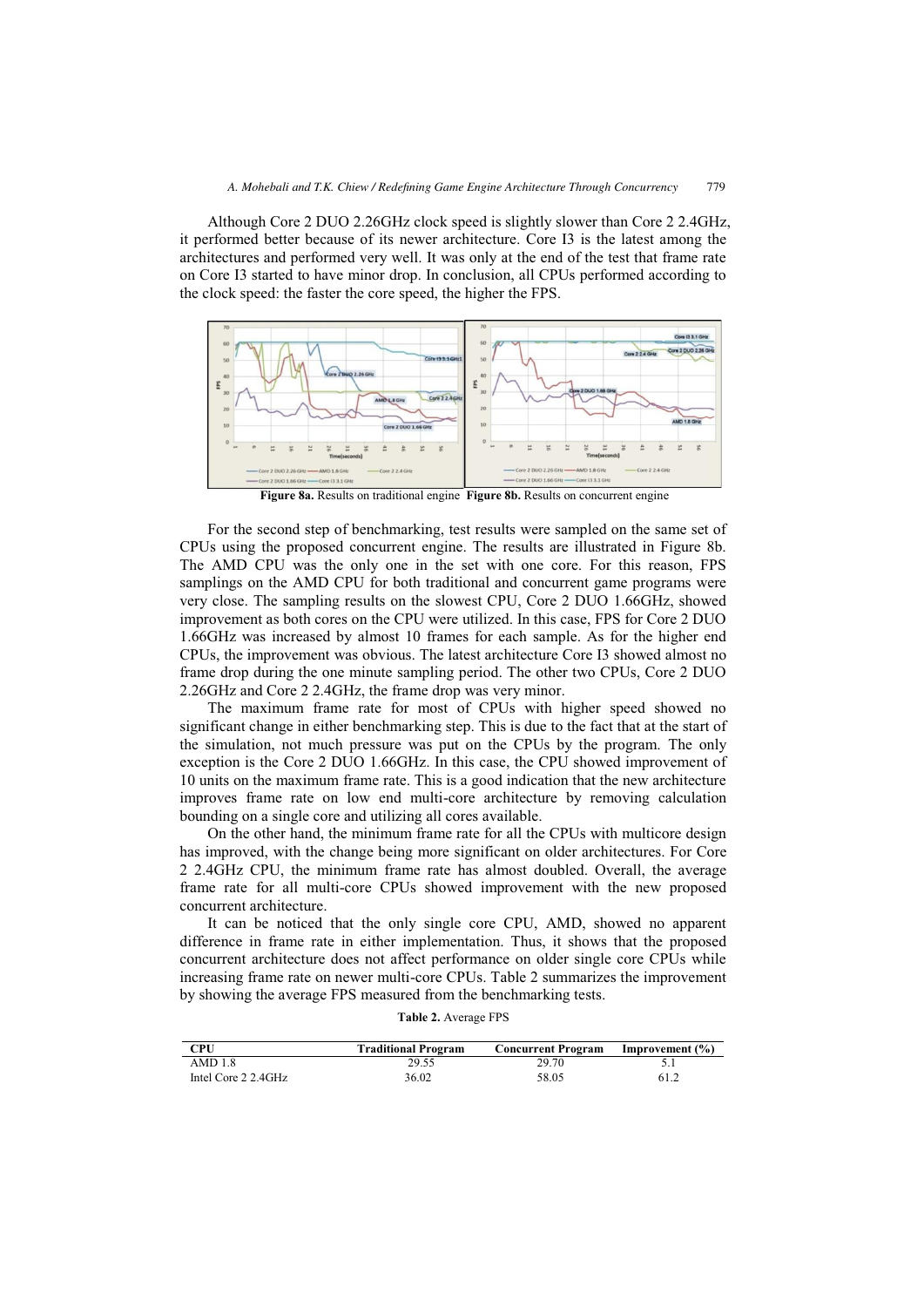| Intel Core 2 DUO 1.6GHz  | 17.13 | 25.38 | 48.2 |
|--------------------------|-------|-------|------|
| Intel Core 2 DUO 2.26GHz | 44.20 | 60.33 | 36.5 |
| Intel Core I3 3.2GHz     | 58.1  | 60.88 | 9.9  |

#### **6. Discussion and Conclusion**

As compared to other software applications, concurrency is still new to game development. Many game developers avoid parallelism due to difficulties related to synchronization and its effect on runtime performance. One of the difficulties in adopting concurrency is that game engines are inherently linear applications. All the steps from consumption of inputs, to process of data until the production of output are inter-related, and to some extent, need to be done in a correct order.

This research takes the initiative to review the existing concurrent software techniques that take advantage of the multithreading and synchronization concepts, such as lock free programming, to propose a generic, flexible, and scalable concurrent game engine architecture. This study has highlighted the need of undertaking the challenge to carefully examine the interrelations of game engine modules at low levels. The aim was to discover sections and operations appropriate for concurrency, while at the same time, maintaining and assuring the required sequence of consumption, process and production of data in a concurrent game engine cycle. Benchmarking and industry experts' assessment were adopted to validate and verify the proposed concurrent game engine architecture. Both of them have shown encouraging results.

As opposed to Adaptive Loop Model, a popular concurrent game architecture which merely addresses engine task concurrency, the architecture proposed in this research defines an appropriate generic methodology to concurrently handle task management as well as data sharing and synchronization. The architecture presented here does not require major change in the existing linear game architectures. The traditional engine step model has been preserved. Engine tasks are still performed within the engine step time frames with exception that the new architecture provides task concurrency on the same frame utilizing all the CPU cores available on an executing hardware.

Another strong point of the proposed architecture is its compatibility with single core processor architectures. The provided design avoids usage of traditional data synchronization techniques (e.g. locks), which have proven to be resource intensive and introduce overheads. This was achieved through application of lock-free synchronization algorithms and data redundancy, which avoid overheads (introduced by older techniques) on single core architecture. For this reason, the number of cores available is transparent to the proposed architecture. The architectural design perceives available CPU resource as a computational unit with variable quantity of cores. In other words, from the proposed architecture point of view, older generation CPUs are just another multi-core processor, with only one core available. At the same time, the architecture does not limit the power of newer generation CPUs. The more cores available, the more tasks can be performed synchronously, leading to improved performance results.

Due to the lockless synchronization virtue of the proposed architecture, real-time creation of new objects by one service which are requested by another synchronous service is unlikely during the task performance phase. As its current state of design, the proposed architecture will only permit such operation during data synchronization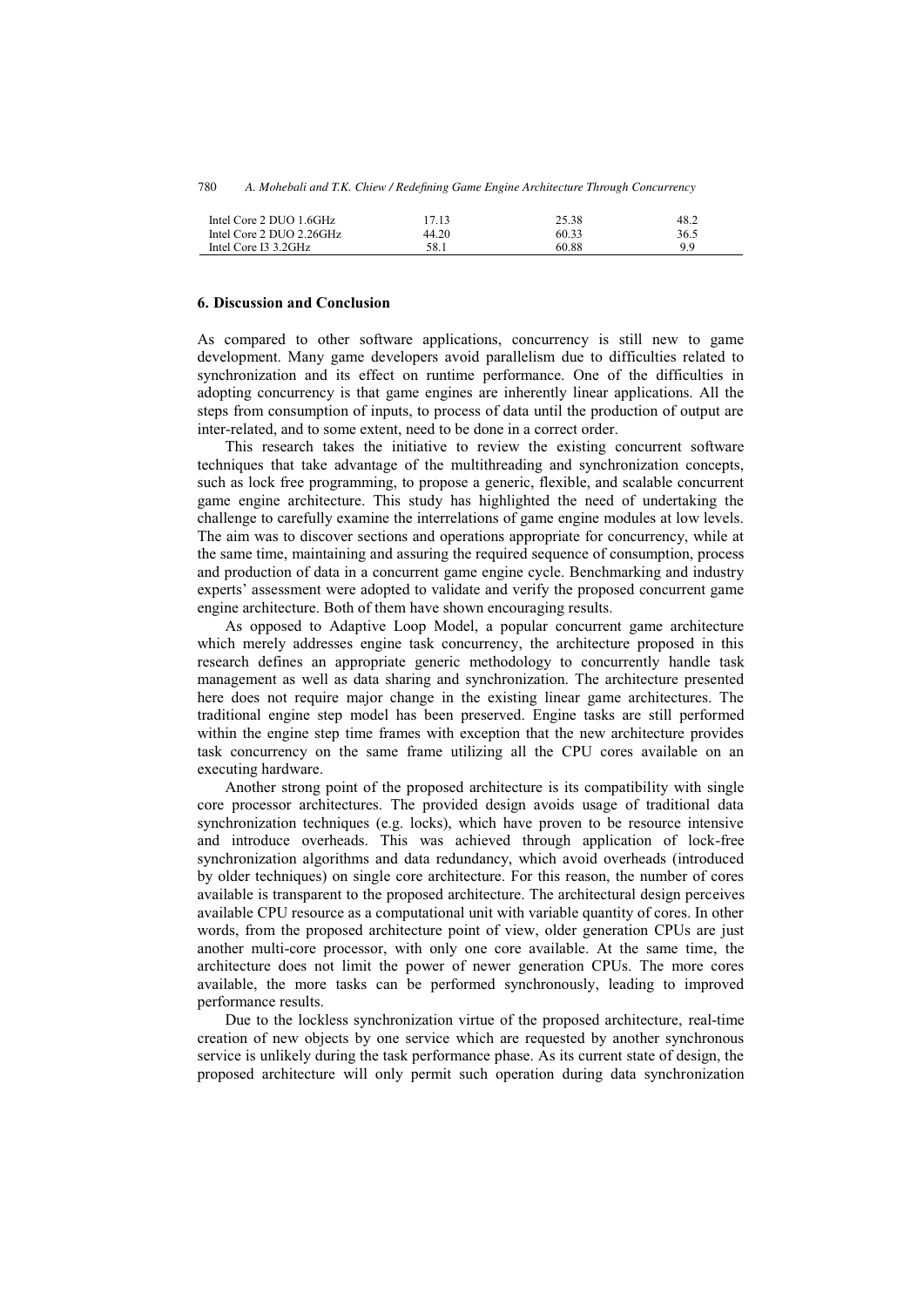phase. This can be seen as a major drawback for the games where the game play environment data are synchronously generated and destroyed seamlessly in a streaming manner. Thus, the streaming data loaded asynchronously might not be available until the next upcoming frame. As a result, frequent unnecessary downtime of game logic execution might be introduced, leading to underutilization of available CPU power.

In addition, the proposed architecture has not been tested on platforms such as XBOX 360 and PS3, which are known to be the leading game consoles with superior processing power through specialized modern multi-core hardware architecture platforms and might need to be adjusted based on specific concurrency techniques available on each platform. Smartphones and tablets are other major platforms for game application that have gained popularity in recent years. Although improved greatly from the early predecessors, they are still very limited compared to personal computers and game consoles. As a result, handheld devices might lack some of the lockless techniques introduced in this research.

The limitations suggested opportunities for improvement and future work. For example, discovery of an efficient and lock-free technique for generation of shared objects between two different synchronous modules during task performance phase would be desired. It would also be good to implement and test the proposed architecture on platforms like game consoles and handheld devices. Different synchronization algorithms or techniques which are boosted for each specific game platform might be required, too. Meanwhile, as there are many game genres exists in the market and each game type imposes different styles of game play implementation, it is very important for the proposed architecture to be tested across various game types.

#### **References**

- [1] G. Blake, R. G. Dreslinski, & T. Mudge, A survey of multicore processors, *IEEE Signal Processing Magazine* **26(6)** (2009), 26-37
- [2] H. Sutter, The free lunch is over: A fundamental turn toward concurrency in software. *Dr. Dobb's Journal,* **30(3)** (2005)*.* Retrieved 25 February 2013 from [http://www.gotw.ca/publications/concurrency](http://www.gotw.ca/publications/concurrency-ddj.htm)[ddj.htm](http://www.gotw.ca/publications/concurrency-ddj.htm)
- [3] M. Joselli, E. Clua, A. Montenegro, A. Conci, & P. Pagliosa, A new physics engine with automatic process distribution between CPU-GPU. In *Proceedings of the 2008 ACM SIGGRAPH Symposium on Video Games* (2008), 149-156.
- [4] H. Sutter, & L. James, Software and concurrency revolution. *Queue-Multiprocessors,* **3(7)** (2005), 54-62.
- [5] V. Pankratius, C. Schaefer, A. Jannesari, & W.F. Tichy, Software engineering for multicore systems: An experience report. *In Proceedings of the 1st International Workshop on Multicore Software Engineering* (2008), 53-60.
- [6] K. Raaen, H. Espeland, H. K. Stensland, A. Petlund, P. Halvorsen, C. Griwodz, A demonstration of a lockless, relaxed atomicity state parallel game server (LEARS), In *Proceedings of the 10th Annual Workshop on Network and Systems Support for Games (NetGames)* (2011), 1-3.
- [7] M. J. Best, A. Fedorova1, R. Dickie, A. Tagliasacchi, A. Couture-Beil, C. Mustard, S. Mottishaw, A. Brown, Z. F. Huang, X. Xu, N. Ghazali, & A. Brownsword, Searching for concurrent design patterns in video games. In *Proceedings of the 15th International Euro-Par Conference on Parallel Processing*, (2009) 912-923.
- [8] W. AlBahnassi, S. P. Mudur, D. Goswami, A design pattern for parallel programming of games, In *Proceedings of the 14th International Conference on High Performance Computing and Communication* (2012), 1007-1014.
- [9] J. Kehoe, & J. Morris, A concurrency model for game scripting, In *Proceedings of the 12th International Conference on Intelligent Games and Simulation* (2011), 10-15.
- [10] T. Mattson, & M. Wrinn, Parallel programming: Can we PLEASE get it right this time? In *Proceedings of the 45th Annual Design Automation Conference* (2008), 7-11.